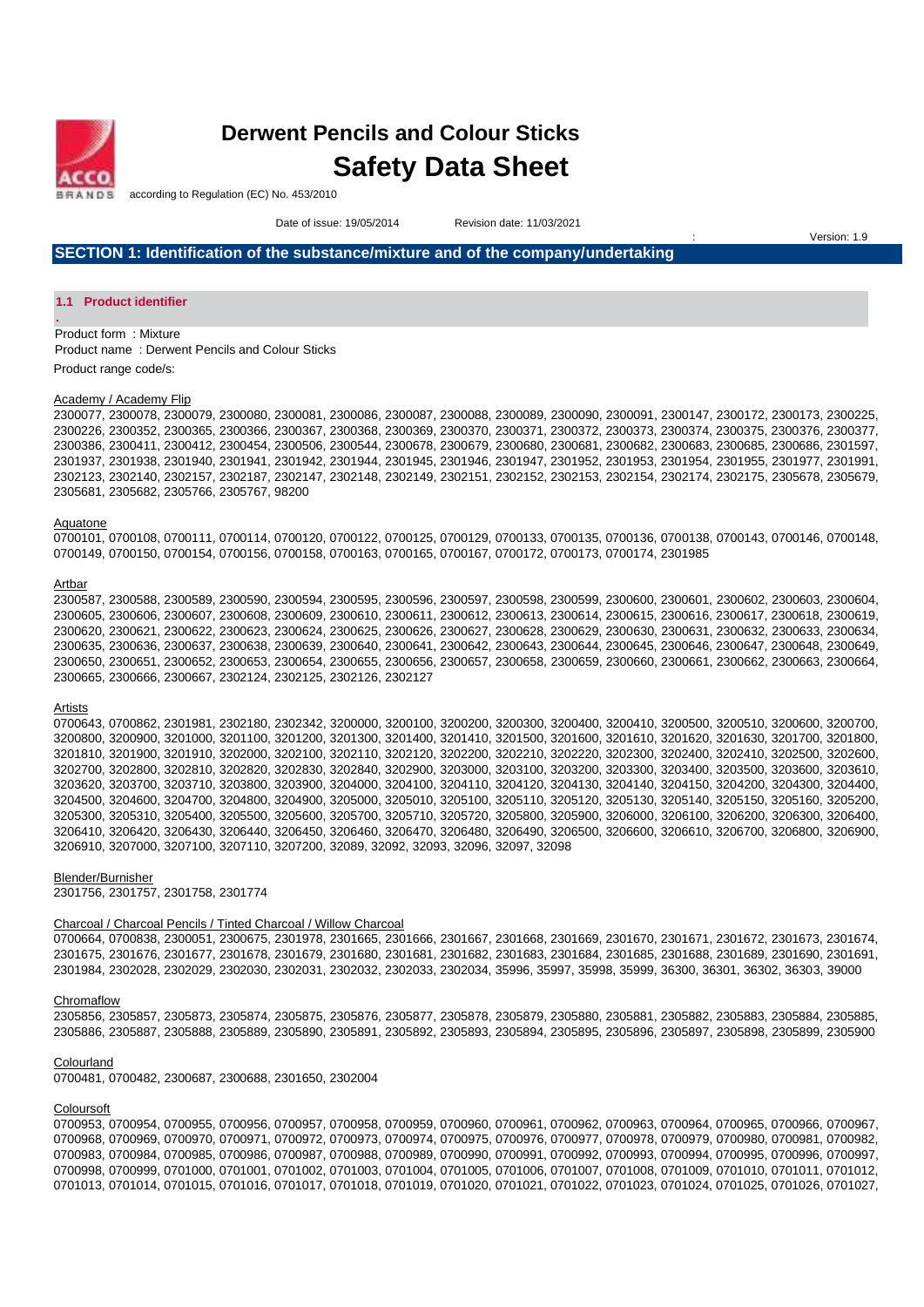

according to Regulation (EC) No. 453/2010

0701028, 0701029, 0701030, 0701031, 0701035, 0701039, 2300153, 2300217, 2300387, 2301660, 2301999, 2302167, 2302576, 2305863

Cumberland 34122, 34132, 34138

Drawing

0700476, 0700667, 0700671, 0700672, 0700674, 0700675, 0700676, 0700677, 0700678, 0700679, 0700680, 0700681, 0700682, 0700683, 0700684, 0700685, 0700686, 0700687, 0700688, 0700689, 0700690, 0700691, 0700830, 0701089, 2301606, 2301919, 2301920, 34350, 34386, 34387, 34388, 34389, 34391, 34392

#### Gift Sets

2300573, 2302587, 2302731, 2302732, 2305584

Graphic

0700661, 0700768, 0700835, 2300048, 2302343, 2302372, 34161, 34162, 34163, 34166, 34168, 34170, 34172, 34174, 34176, 34178, 34180, 34182, 34184, 34186, 34188, 34190, 34192, 34194, 34196, 34198, 34202, 34213, 34214, 34215, 39004, 39005, 9800537, 9800539

#### **Graphite**

35985, 35986, 35987, 35988

Graphitint

0700777, 0700778, 0700779, 0700780, 0700781, 0700782, 0700783, 0700784, 0700785, 0700786, 0700787, 0700788, 0700789, 0700790, 0700791, 0700792, 0700793, 0700794, 0700795, 0700796, 0700797, 0700798, 0700799, 0700800, 0700802, 0700803, 0700804, 2301983,

**Graphitone** 

0700449, 0700661, 0700662, 34301, 34302, 34303, 34304

#### Inktense Pencils / Blocks

0700903, 0700904, 0700905, 0700906, 0700907, 0700908, 0700909, 0700910, 0700911, 0700912, 0700913, 0700914, 0700915, 0700916, 0700917, 0700918, 0700919, 0700920, 0700921, 0700922, 0700923, 0700924, 0700925, 0700926, 0700927, 0700928, 0700929, 0700930, 2300151, 2300418, 2300419, 2300420, 2300421, 2300422, 2300423, 2300424, 2300425, 2300426, 2300427, 2300428, 2300429, 2300430, 2300431, 2300432, 2300433, 2300434, 2300435, 2300436, 2300437, 2300438, 2300439, 2300440, 2300441, 2300442, 2300443, 2300448, 2301842, 2301843, 2301844, 2301852, 2301853, 2301854, 2301855, 2301856, 2301857, 2301858, 2301859, 2301860, 2301861, 2301862, 2301863, 2301864, 2301865, 2301866, 2301867, 2301868, 2301869, 2301870, 2301871, 2301872, 2301873, 2301874, 2301875, 2301876, 2301877, 2301878, 2301879, 2301880, 2301881, 2301882, 2301883, 2301884, 2301885, 2301886, 2301887, 2301888, 2301889, 2301890, 2301891, 2301892, 2301893, 2301894, 2301895, 2301896, 2301897, 2301898, 2301899, 2301915, 2301917, 2301979, 2301980, 2302035, 2302036, 2302037, 2302038, 2302039, 2302040, 2302041, 2302042, 2302043, 2302044, 2302045, 2302046, 2302047, 2302048, 2302049, 2302050, 2302051, 2302052, 2302053, 2302054, 2302055, 2302056, 2302057, 2302058, 2302059, 2302060, 2302061, 2302062, 2302063, 2302064, 2302065, 2302066, 2302067, 2302068, 2302069, 2302070, 2302071, 2302072, 2302073, 2302074, 2302075, 2302076, 2302077, 2302078, 2302079, 2302080, 2302081, 2302082, 2302083, 2302084, 2302087, 2302283, 2302284, 2302163, 2302577, 2302584, 2302586, 2302747, 2305500, 2305840, 2305841, 2305842, 2305940

Lakeland

0700077, 0700078, 0700267, 0700269, 0700284, 0700286, 2302104, 2302107, 2302108, 2302109, 2302110, 2302111, 2302112, 2302113, 2302114, 2302115, 2302116, 2302117, 2302118, 33254, 33255, 33301, 33302, 33303, 33304, 33305, 33306, 33307, 33308, 33309, 33310, 33312, 33317, 33326, 33328, 33329, 33356

#### Lightfast

2302719, 2302720, 2302721, 2302725, 2302647, 2302648, 2302649, 2302650, 2302655, 2302661, 2302662, 2302665, 2302667, 2302668, 2302669, 2302670, 2302675, 2302677, 2302682, 2302684, 2302686, 2302692, 2302695, 2302696, 2302698, 2302699, 2302701, 2302703, 2302704, 2302707, 2302708, 2302709, 2302710, 2302711, 2302713, 2302714, 2302715, 2302716, 2302717, 2302718, 2302722, 2302726, 2302749, 2305692, 2305693, 2305694, 2305695, 2305696, 2305697, 2305698, 2305699, 2305700, 2305701, 2305702, 2305703, 2305704, 2305705, 2305706, 2305707, 2305708, 2305709, 2305710, 2305711, 2305712, 2305713, 2305714, 2305715, 2305716, 2305717, 2305718, 2305719, 2305720, 2305721, 2305722, 2305723, 2305724, 2305725, 2305726, 2305727, 2305728, 2305729, 2305730, 2305731, 2305732, 2305733, 2305734, 2305735, 2305736, 2305737, 2305738, 2305739, 2305740, 2305741, 2305742, 2305743, 2305744, 2305745, 2305746, 2305747, 2305748, 2305749, 2305750, 2305751, 2305752, 2305753, 2305754, 2305755, 2305756, 2305757, 2305758, 2305773, 2305837, 2305838, 2305839, 2305901, 2305941

#### Metallic

0700049, 0700050, 0700051, 0700052, 0700053, 0700054, 0700055, 0700253, 0700254, 0700255, 0700256, 0700257, 0700258, 0700259, 0700260, 0700456, 0700473, 0700885, 2300406, 2302172, 2305598, 2305599, 2305600, 2305601, 2305602, 2305603, 2305604, 2305605, 2305606, 2305607, 2305608, 2305609, 2305610, 2305611, 2305612, 2305613, 2305614, 2305615, 2305616, 2305617, 2305618, 2305619, 2305620, 2305621, 2305622, 2305623, 2305625, 2305626, 2305624, 2305655, 2305769, 2305863

**Onvx** 

2300037, 2300038, 2300039, 2300040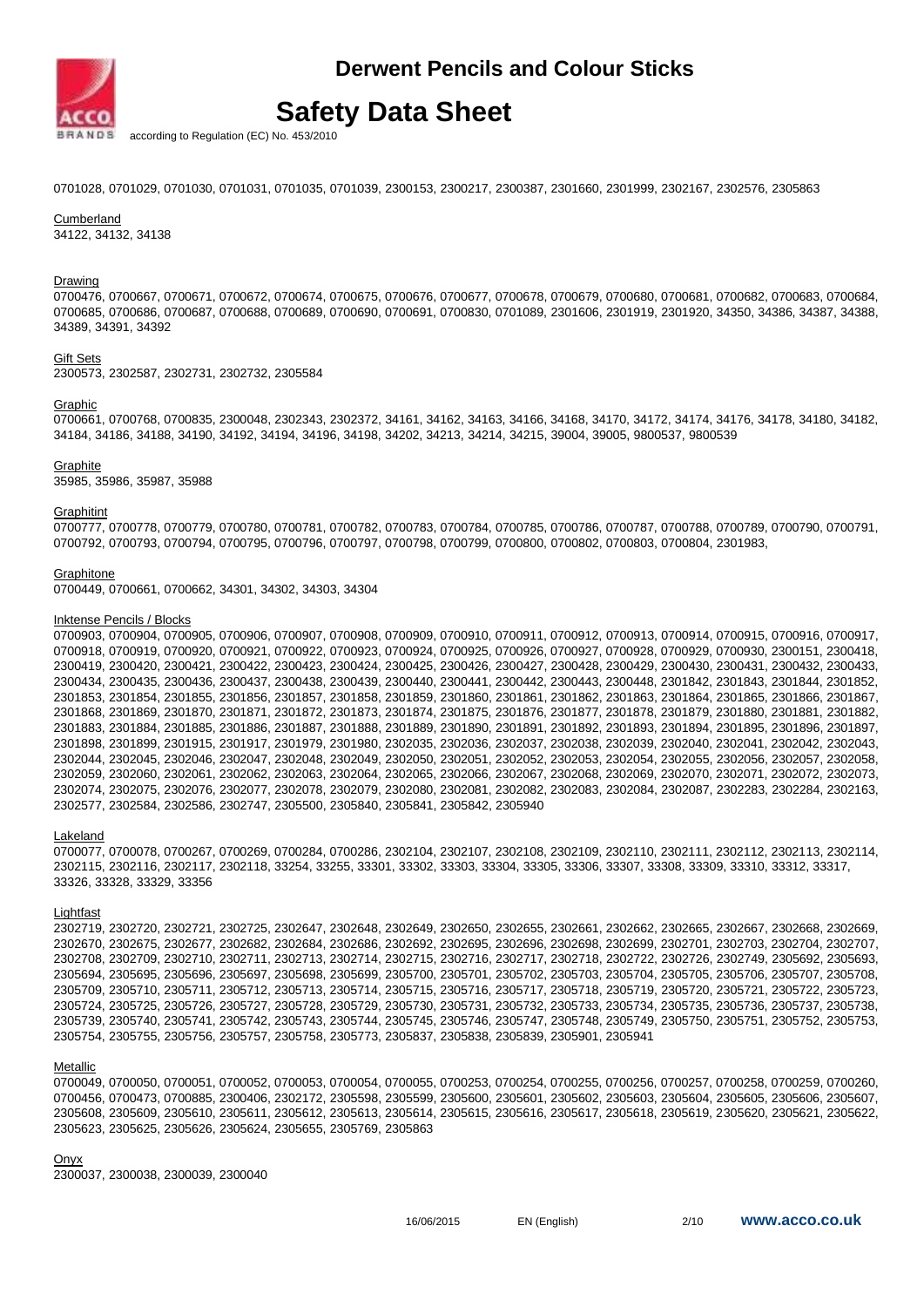

## **Safety Data Sheet**

according to Regulation (EC) No. 453/2010

Pastel Pencils / Blocks

0700300, 0700301, 0700302, 0700307, 0700644, 0700666, 0700866, 2300155, 2300230, 2300231, 2300232, 2300233, 2300234, 2300235, 2300236, 2300237, 2300238, 2300239, 2300240, 2300241, 2300242, 2300243, 2300244, 2300245, 2300246, 2300247, 2300248, 2300249, 2300250, 2300251, 2300252, 2300253, 2300254, 2300255, 2300256, 2300257, 2300258, 2300259, 2300260, 2300261, 2300262, 2300263, 2300264, 2300265, 2300266, 2300267, 2300268, 2300269, 2300270, 2300271, 2300272, 2300273, 2300274, 2300275, 2300276, 2300277, 2300278, 2300279, 2300280, 2300281, 2300282, 2300283, 2300284, 2300285, 2300286, 2300287, 2300288, 2300289, 2300290, 2300291, 2300292, 2300293, 2300294, 2300295, 2300296, 2300297, 2300298, 2300299, 2300300, 2300301, 2300303, 2300304, 2300305, 2300306, 2300307, 2300308, 2300309, 2300310, 2300311, 2300312, 2300313, 2300314, 2300315, 2300316, 2300317, 2300318, 2300319, 2300320, 2300321, 2300322, 2300323, 2300324, 2300325, 2300326, 2300327, 2300328, 2300329, 2300330, 2300331, 2300332, 2300333, 2300334, 2300335, 2300336, 2300337, 2300338, 2300339, 2300340, 2300343, 2300355, 2300357, 2300563, 2301735, 2302181, 2302182, 2302183, 2302188, 2302189, 2302575, 2302578, 32991, 32992, 32996, 36001, 36002, 36003, 36004, 36005, 39009, 90649

#### **Procolour**

2302433, 2302434, 2302435, 2302436, 2302437, 2302438, 2302439, 2302440, 2302441, 2302442, 2302443, 2302444, 2302445, 2302446, 2302447, 2302448, 2302449, 2302450, 2302451, 2302452, 2302453, 2302454, 2302455, 2302456, 2302457, 2302458, 2302459, 2302460, 2302461, 2302462, 2302463, 2302464, 2302465, 2302466, 2302467, 2302468, 2302469, 2302470, 2302471, 2302472, 2302473, 2302474, 2302475, 2302476, 2302477, 2302478, 2302479, 2302480, 2302481, 2302482, 2302483, 2302484, 2302485, 2302486, 2302487, 2302488, 2302489, 2302490, 2302491, 2302492, 2302493, 2302494, 2302495, 2302496, 2302497, 2302498, 2302499, 2302500, 2302501, 2302502, 2302503, 2302504, 2302513, 2302514, 2302505, 2302506, 2302507, 2302508, 2302620, 2302621, 2302583, 2302585, 2302523, 2302524, 2302582

#### Rexel Office / Blackedge

2101403, 2101404, 2301958, 2301995, 2301996, 34251A, 34252A, 34253A, 34264A, 34320, 34322, 34324, 34326, 34328, 34330, 34332

#### **Sketching**

0700663, 0700665, 0700759, 0700836, 0700837, 2300050, 2300054, 2300055, 2300060, 2300154, 2300218, 2301902, 2302162, 2302184, 2305763, 34305, 34306, 34307, 34341, 34342, 34343, 34344, 34345, 34357, 34358, 34359, 39003

**Start** 

### 0700528

Studio

0700211, 0700212, 0700660, 0700822, 0700864, 0701071, 2301982, 32101, 32102, 32103, 32104, 32105, 32106, 32107, 32108, 32109, 32110, 32111, 32112, 32113, 32114, 32115, 32116, 32117, 32118, 32119, 32120, 32121, 32122, 32123, 32124, 32125, 32126, 32127, 32128, 32129, 32130, 32131, 32132, 32133, 32134, 32135, 32136, 32137, 32138, 32139, 32140, 32141, 32142, 32143, 32144, 32145, 32146, 32147, 32148, 32149, 32150, 32151, 32152, 32153, 32154, 32155, 32156, 32157, 32158, 32159, 32160, 32161, 32162, 32163, 32164, 32165, 32166, 32167, 32168, 32169, 32170, 32171, 32172, 32196, 32197, 32198, 32199, 32201, 39007

#### **Watercolour**

0700303, 0700304, 0700659, 0700758, 0700821, 0701070, 2300152, 2300179, 2300413, 2302290, 2302385, 2302579, 2302588, 32801, 32802, 32803, 32804, 32805, 32806, 32807, 32808, 32809, 32810, 32811, 32812, 32813, 32814, 32815, 32816, 32817, 32818, 32819, 32820, 32821, 32822, 32823, 32824, 32825, 32826, 32827, 32828, 32829, 32830, 32831, 32832, 32833, 32834, 32835, 32836, 32837, 32838, 32839, 32840, 32841, 32842, 32843, 32844, 32845, 32846, 32847, 32848, 32849, 32850, 32851, 32852, 32853, 32854, 32855, 32856, 32857, 32858, 32859, 32860, 32861, 32862, 32863, 32864, 32865, 32866, 32867, 32868, 32869, 32870, 32871, 32872, 32881, 32883, 32885, 32889, 32891, 39008

#### WW2 Secret Map Pencil 2302303

#### XL

2302009, 2302010, 2302011, 2302012, 2302013, 2302014, 2302015, 2302016, 2302017, 2302018, 2302019, 2302020, 2302021, 2302022, 2302093, 2302120, 2302288, 2302289, 2302520

16/06/2015 EN (English) 1/7 **www.acco.co.uk 1.2. Relevant identified uses of the substance or mixture and uses advised against 1.2.1. Relevant identified uses** Main use category : Consumer use, Professional use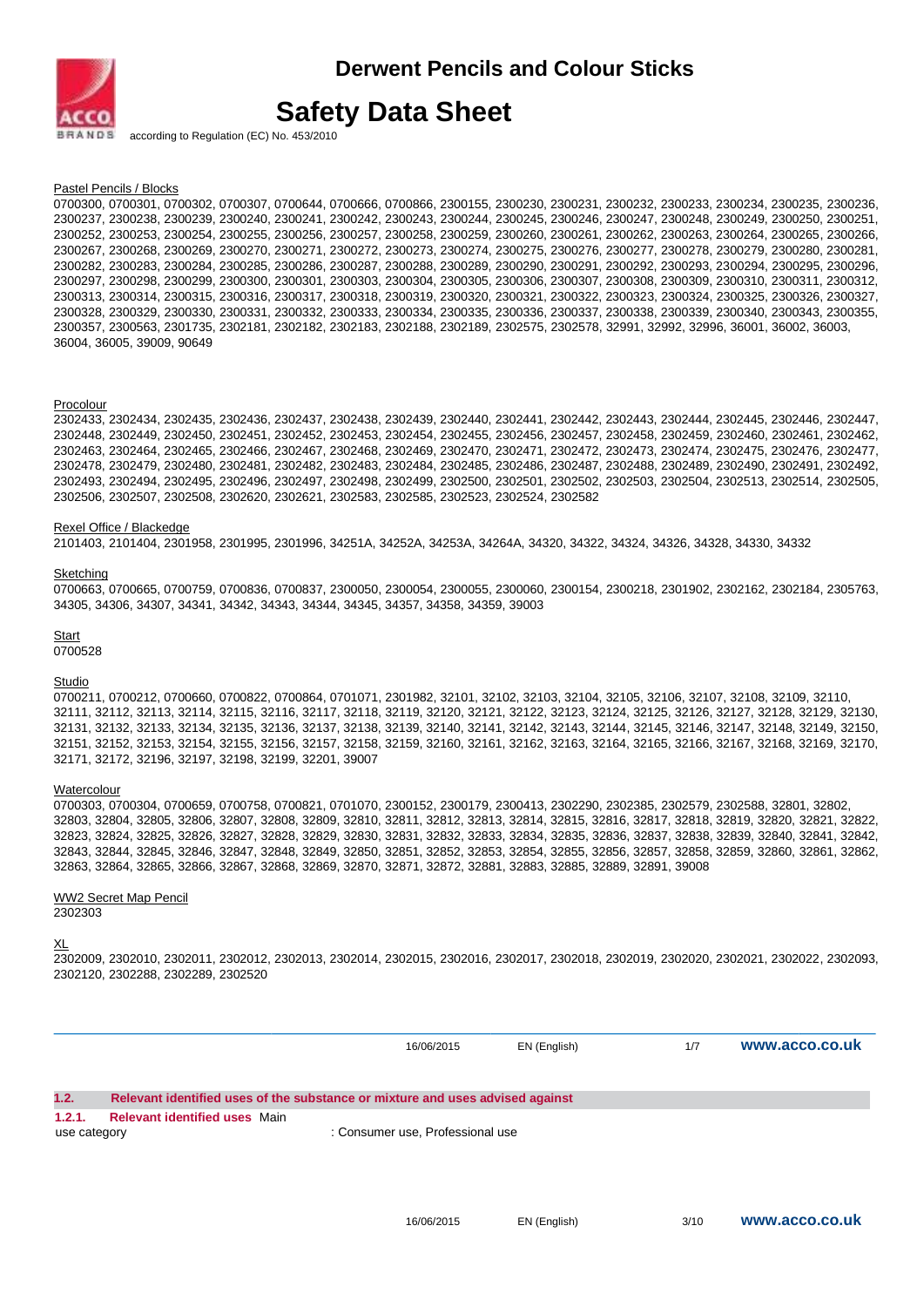

## **Safety Data Sheet**

according to Regulation (EC) No. 453/2010

Use of the substance/mixture

: For writing purposes

## **1.2.2. Uses advised against**

No additional information available

### **1.3. Details of the supplier of the safety data sheet**

Acco UK Ltd. Oxford House, Oxford Road, Aylesbury, Bucks, HP21 8SZ.

Telephone: +44 (0) 844 209 8360 (9am to 5pm) Fax: +44 (0) 845 603 1731 Website: www.acco.co.uk Email: informationeurope@acco.com

## **1.4. Emergency telephone number**

Emergency number : 0844 2098360

| <b>Country</b>                           | <b>Organisation/Company</b>                                     | <b>Address</b>                              | <b>Emergency number</b>                                                                |
|------------------------------------------|-----------------------------------------------------------------|---------------------------------------------|----------------------------------------------------------------------------------------|
| IRELAND (REPUBLIC OF)                    | National Poisons Information Centre<br><b>Beaumont Hospital</b> | Beaumont Hospital Beaumont Road 9<br>Dublin | $: +35318379964$                                                                       |
| UNITED KINGDOM                           | National Poisons Information Service (NHS<br>Direct)            |                                             | 0845 4647 or 111 (England<br>& Wales only) or 112 (EU) or<br>08454 24 24 24 (Scotland) |
| <b>SECTION 2: Hazards identification</b> |                                                                 |                                             |                                                                                        |

### **2.1. Classification of the substance or mixture**

**Classification according to Regulation (EC) No. 1272/2008 [CLP]** Not classified

**Classification according to Directive 67/548/EEC or 1999/45/EC** Not classified

**Adverse physicochemical, human health and environmental effects** No additional information available

## **2.2. Label elements**

**Labelling according to Regulation (EC) No. 1272/2008 [CLP]** No labelling applicable

### **2.3. Other hazards**

No additional information available

## **SECTION 3: Composition/information on ingredients**

| 3.1. | <b>Substance</b> |  |
|------|------------------|--|
|      | Not applicable   |  |

Not applicable

**3.2. Mixture**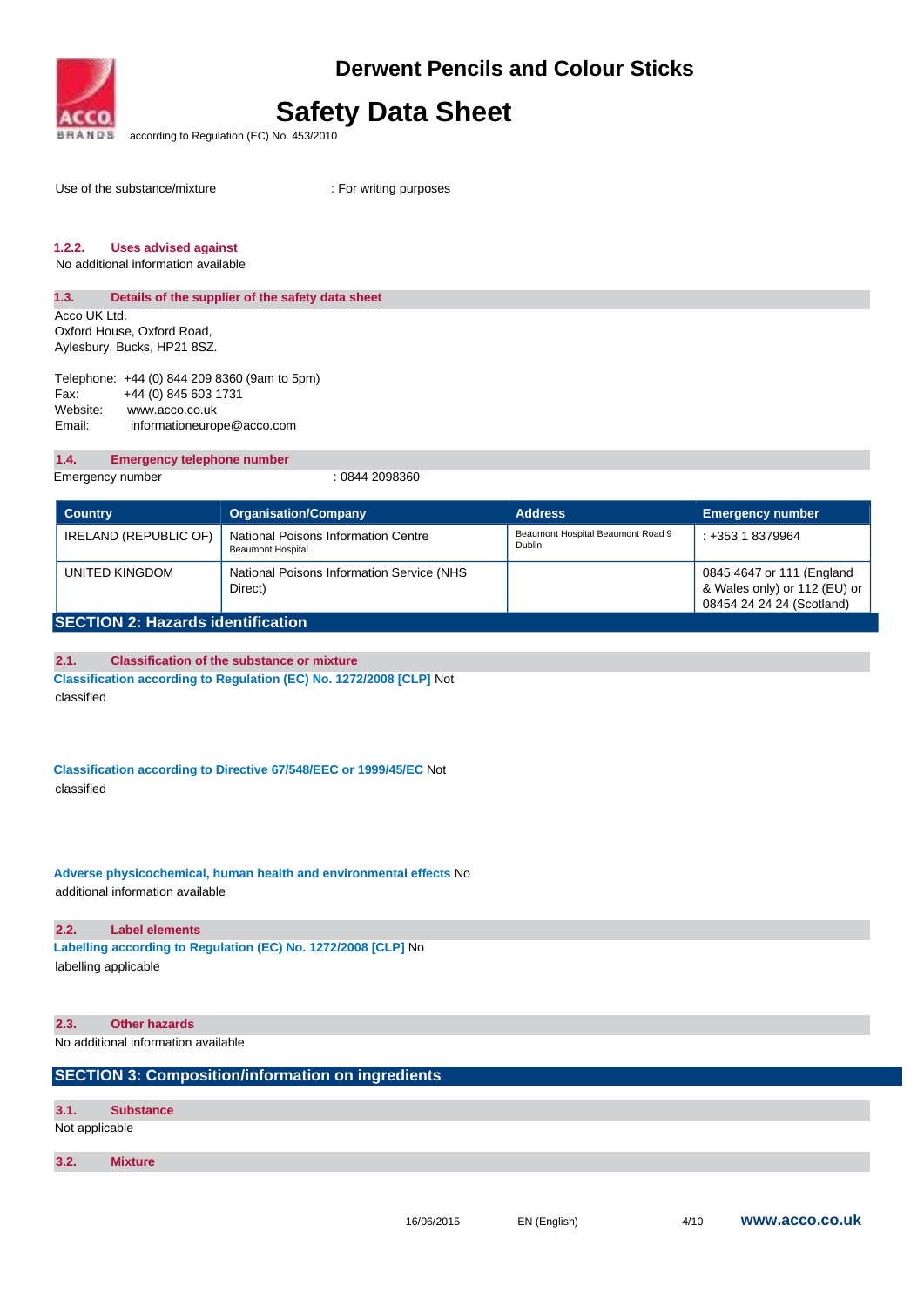

# **Safety Data Sheet**

according to Regulation (EC) No. 453/2010

This mixture does not contain any substances to be mentioned according to the criteria of section 3.2 of REACH annex II

|           | <b>SECTION 4: First aid measures</b>                        |                                                                                                                                                                      |
|-----------|-------------------------------------------------------------|----------------------------------------------------------------------------------------------------------------------------------------------------------------------|
|           |                                                             |                                                                                                                                                                      |
| 4.1.      | <b>Description of first aid measures</b>                    |                                                                                                                                                                      |
|           | First-aid measures general                                  | : Never give anything by mouth to an unconscious person. If you feel unwell, seek medical advice<br>(show the label where possible).                                 |
|           | First-aid measures after inhalation                         | : Assure fresh air breathing. Allow the victim to rest.                                                                                                              |
|           | First-aid measures after skin contact                       | : Remove affected clothing and wash all exposed skin area with mild soap and water, followed by<br>warm water rinse.                                                 |
|           | First-aid measures after eye contact                        | : Rinse immediately with plenty of water. Obtain medical attention if pain, blinking or redness<br>persist.                                                          |
|           | First-aid measures after ingestion                          | : Rinse mouth. Do NOT induce vomiting. Obtain emergency medical attention.                                                                                           |
| 4.2.      | Most important symptoms and effects, both acute and delayed |                                                                                                                                                                      |
|           | Symptoms/injuries                                           | : Not expected to present a significant hazard under anticipated conditions of normal use.                                                                           |
| 4.3.      |                                                             | Indication of any immediate medical attention and special treatment needed                                                                                           |
|           | No additional information available                         |                                                                                                                                                                      |
|           | <b>SECTION 5: Firefighting measures</b>                     |                                                                                                                                                                      |
| 5.1.      | <b>Extinguishing media</b>                                  |                                                                                                                                                                      |
|           |                                                             |                                                                                                                                                                      |
|           | Suitable extinguishing media                                | : Foam. Dry powder. Carbon dioxide. Water spray. Sand.                                                                                                               |
|           | Unsuitable extinguishing media                              | : Do not use a heavy water stream.                                                                                                                                   |
| 5.2.      | Special hazards arising from the substance or mixture       |                                                                                                                                                                      |
|           | No additional information available                         |                                                                                                                                                                      |
| 5.3.      | <b>Advice for firefighters</b>                              |                                                                                                                                                                      |
|           | Firefighting instructions                                   | : Use water spray or fog for cooling exposed containers. Exercise caution when fighting any chemical<br>fire. Prevent fire-fighting water from entering environment. |
|           | Protection during firefighting                              | : Do not enter fire area without proper protective equipment, including respiratory protection.                                                                      |
|           | <b>SECTION 6: Accidental release measures</b>               |                                                                                                                                                                      |
| 6.1.      |                                                             | Personal precautions, protective equipment and emergency procedures                                                                                                  |
| 6.1.1.    | For non-emergency personnel                                 |                                                                                                                                                                      |
|           | <b>Emergency procedures</b>                                 |                                                                                                                                                                      |
|           |                                                             | : Evacuate unnecessary personnel.                                                                                                                                    |
| 6.1.2.    | <b>For emergency responders</b> Protective                  |                                                                                                                                                                      |
| equipment |                                                             |                                                                                                                                                                      |
|           |                                                             | : Equip cleanup crew with proper protection.                                                                                                                         |
|           | <b>Emergency procedures</b>                                 | : Ventilate area.                                                                                                                                                    |
| 6.2.      | <b>Environmental precautions</b>                            |                                                                                                                                                                      |
|           |                                                             | Prevent entry to sewers and public waters. Notify authorities if substance enters sewers or public waters.                                                           |
| 6.3.      | Methods and material for containment and cleaning up        |                                                                                                                                                                      |
|           |                                                             | Methods for cleaning up : On land, sweep or shovel into suitable containers. Minimize generation of dust. Store aways from other materials.                          |

## **6.4. Reference to other sections**

See Heading 8. Exposure controls and personal protection.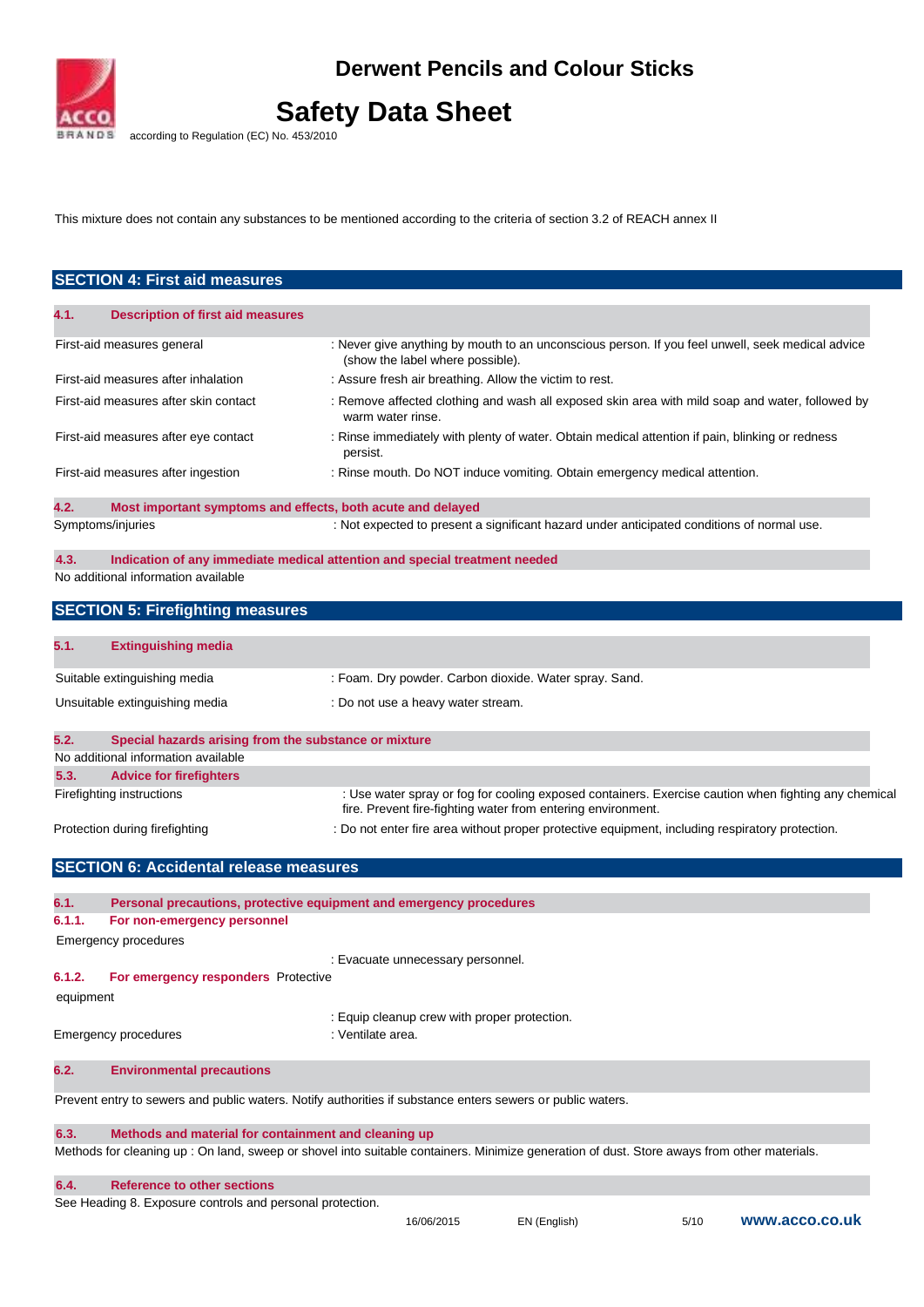

according to Regulation (EC) No. 453/2010

| <b>SECTION 7: Handling and storage</b>                                                                                                        |                                                                                                                                                                                                                                                      |
|-----------------------------------------------------------------------------------------------------------------------------------------------|------------------------------------------------------------------------------------------------------------------------------------------------------------------------------------------------------------------------------------------------------|
| 7.1.                                                                                                                                          |                                                                                                                                                                                                                                                      |
| <b>Precautions for safe handling</b><br>Precautions for safe handling                                                                         | : Wash hands and other exposed areas with mild soap and water before eating, drinking or smoking<br>and when leaving work. Provide good ventilation in process area to prevent formation of vapour.                                                  |
| 7.2.<br>Conditions for safe storage, including any incompatibilities<br>Storage conditions<br>Incompatible products<br>Incompatible materials | : Keep container closed when not in use. Keep only in the original container in a cool, well<br>ventilated place away from : Direct sunlight, Heat and ignition sources.<br>: Strong bases. Strong acids.<br>: Sources of ignition. Direct sunlight. |
| <b>Specific end use(s)</b><br>7.3.                                                                                                            |                                                                                                                                                                                                                                                      |
| No additional information available                                                                                                           |                                                                                                                                                                                                                                                      |
| <b>SECTION 8: Exposure controls/personal protection</b>                                                                                       |                                                                                                                                                                                                                                                      |
| 8.1.<br><b>Control parameters</b><br>No additional information available                                                                      |                                                                                                                                                                                                                                                      |
| 8.2.<br><b>Exposure controls</b>                                                                                                              |                                                                                                                                                                                                                                                      |
| Appropriate engineering controls<br>Personal protective equipment                                                                             | : Provide adequate general and local exhaust ventilation.<br>: Protective goggles. Gloves.                                                                                                                                                           |
|                                                                                                                                               |                                                                                                                                                                                                                                                      |
| Hand protection<br>Eye protection<br>Respiratory protection<br>Other information                                                              | : Wear protective gloves.<br>: Chemical goggles or safety glasses.<br>: Wear appropriate mask.<br>: Do not eat, drink or smoke during use.                                                                                                           |
| <b>SECTION 9: Physical and chemical properties</b>                                                                                            |                                                                                                                                                                                                                                                      |
| Information on basic physical and chemical properties<br>9.1.                                                                                 |                                                                                                                                                                                                                                                      |
| Physical state                                                                                                                                | : Solid                                                                                                                                                                                                                                              |
| Colour                                                                                                                                        | : Colourless.                                                                                                                                                                                                                                        |
| Odour                                                                                                                                         | : odourless.                                                                                                                                                                                                                                         |
| Odour threshold                                                                                                                               |                                                                                                                                                                                                                                                      |
|                                                                                                                                               | : No data available                                                                                                                                                                                                                                  |
|                                                                                                                                               | : No data available                                                                                                                                                                                                                                  |
| pH<br>Relative evaporation rate (butylacetate=1)                                                                                              | : No data available                                                                                                                                                                                                                                  |
| Melting point                                                                                                                                 | : No data available                                                                                                                                                                                                                                  |
| Freezing point                                                                                                                                | : No data available                                                                                                                                                                                                                                  |
| Boiling point                                                                                                                                 | : No data available                                                                                                                                                                                                                                  |
| Flash point                                                                                                                                   | : No data available                                                                                                                                                                                                                                  |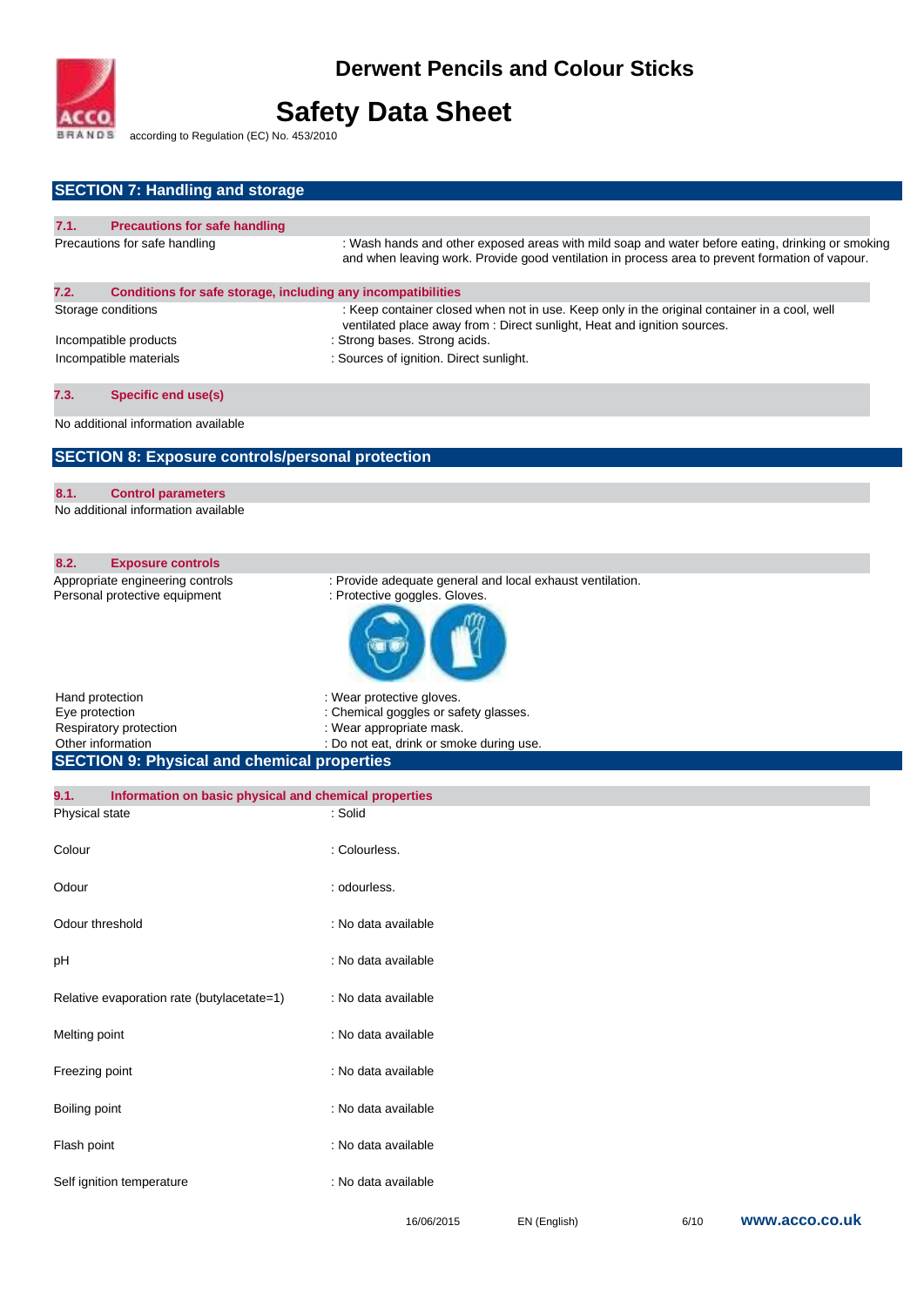

according to Regulation (EC) No. 453/2010

| Decomposition temperature        |                                     | : No data available   |
|----------------------------------|-------------------------------------|-----------------------|
| Flammability (solid, gas)        |                                     | : Non flammable       |
| Vapour pressure                  |                                     | : No data available   |
| Relative vapour density at 20 °C |                                     | : No data available   |
| Relative density                 |                                     | : No data available   |
| Solubility                       |                                     | : insoluble in water. |
| Log Pow                          |                                     | : No data available   |
| Log Kow                          | No.<br>data<br>available            |                       |
| Viscosity, kinematic             | No.<br>data<br>available            |                       |
| Viscosity, dynamic               | data<br>No.<br>available            |                       |
| <b>Explosive properties</b>      | : not<br>explosive.                 |                       |
| Oxidising properties             | : not<br>oxidising.                 |                       |
| <b>Explosive limits</b>          | N <sub>o</sub><br>data<br>available |                       |

## **9.2. Other information**

No additional information available

|                  | <b>SECTION 10: Stability and reactivity</b>          |                  |
|------------------|------------------------------------------------------|------------------|
|                  |                                                      |                  |
| 10.1.            | <b>Reactivity</b>                                    |                  |
|                  | No additional information available                  |                  |
| 10.2.            | <b>Chemical stability</b>                            |                  |
| Not established. |                                                      |                  |
| 10.3.            | <b>Possibility of hazardous reactions</b>            |                  |
| Not established. |                                                      |                  |
| 10.4.            | <b>Conditions to avoid</b>                           |                  |
|                  | Direct sunlight. Extremely high or low temperatures. |                  |
| 10.5.            | <b>Incompatible materials</b>                        |                  |
|                  | Strong acids. Strong bases.                          |                  |
| 10.6.            | <b>Hazardous decomposition products</b>              |                  |
|                  | fume. Carbon monoxide. Carbon dioxide.               |                  |
|                  | <b>SECTION 11: Toxicological information</b>         |                  |
| 11.1.            | Information on toxicological effects                 |                  |
| Acute toxicity   |                                                      | : Not classified |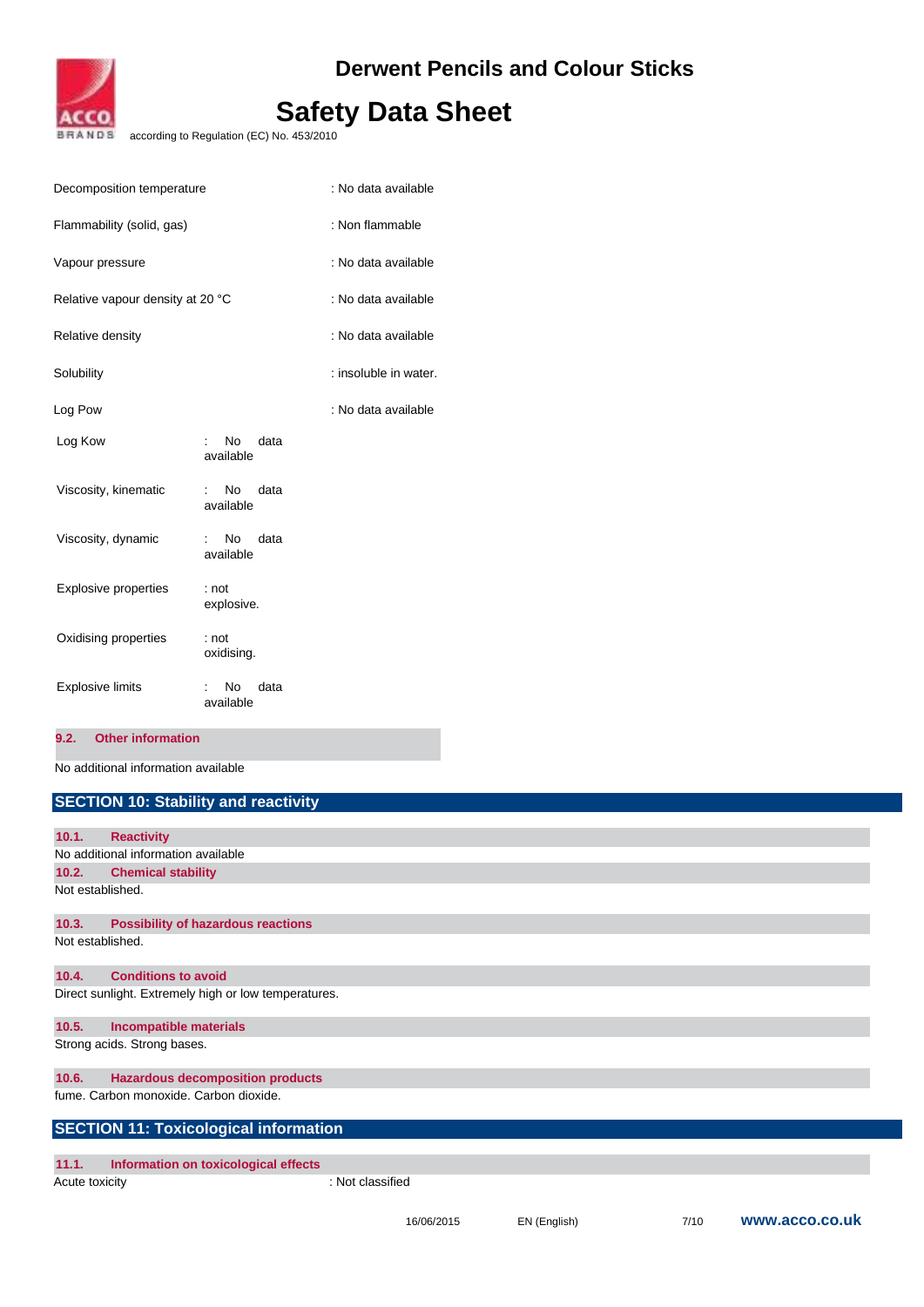

according to Regulation (EC) No. 453/2010

| Skin corrosion/irritation                                         | : Not classified                                                                     |
|-------------------------------------------------------------------|--------------------------------------------------------------------------------------|
| Serious eye damage/irritation                                     | Based on available data, the classification criteria are not met<br>: Not classified |
| Respiratory or skin sensitisation                                 | Based on available data, the classification criteria are not met<br>: Not classified |
| Germ cell mutagenicity                                            | Based on available data, the classification criteria are not met<br>: Not classified |
|                                                                   | Based on available data, the classification criteria are not met                     |
| Carcinogenicity                                                   | : Not classified                                                                     |
|                                                                   | Based on available data, the classification criteria are not met                     |
| Reproductive toxicity                                             | : Not classified                                                                     |
| Specific target organ toxicity (single exposure) : Not classified | Based on available data, the classification criteria are not met                     |
|                                                                   | Based on available data, the classification criteria are not met                     |
| Specific target organ toxicity (repeated                          | : Not classified                                                                     |
| exposure)                                                         | Based on available data, the classification criteria are not met                     |
| Aspiration hazard                                                 | : Not classified                                                                     |
|                                                                   | Based on available data, the classification criteria are not met                     |
| Potential Adverse human health effects and<br>symptoms            | : Based on available data, the classification criteria are not met.                  |
| <b>SECTION 12: Ecological information</b>                         |                                                                                      |
|                                                                   |                                                                                      |
| 12.1.<br><b>Toxicity</b>                                          |                                                                                      |

No additional information available

| 12.2. | <b>Persistence and degradability</b>     |                  |
|-------|------------------------------------------|------------------|
|       | <b>Derwent Pencils and Colour Sticks</b> |                  |
|       | Persistence and degradability            | Not established. |

## **12.3. Bioaccumulative potential**

| <b>Derwent Pencils and Colour Sticks</b> |                  |
|------------------------------------------|------------------|
| Bioaccumulative potential                | Not established. |

## **12.4. Mobility in soil**

No additional information available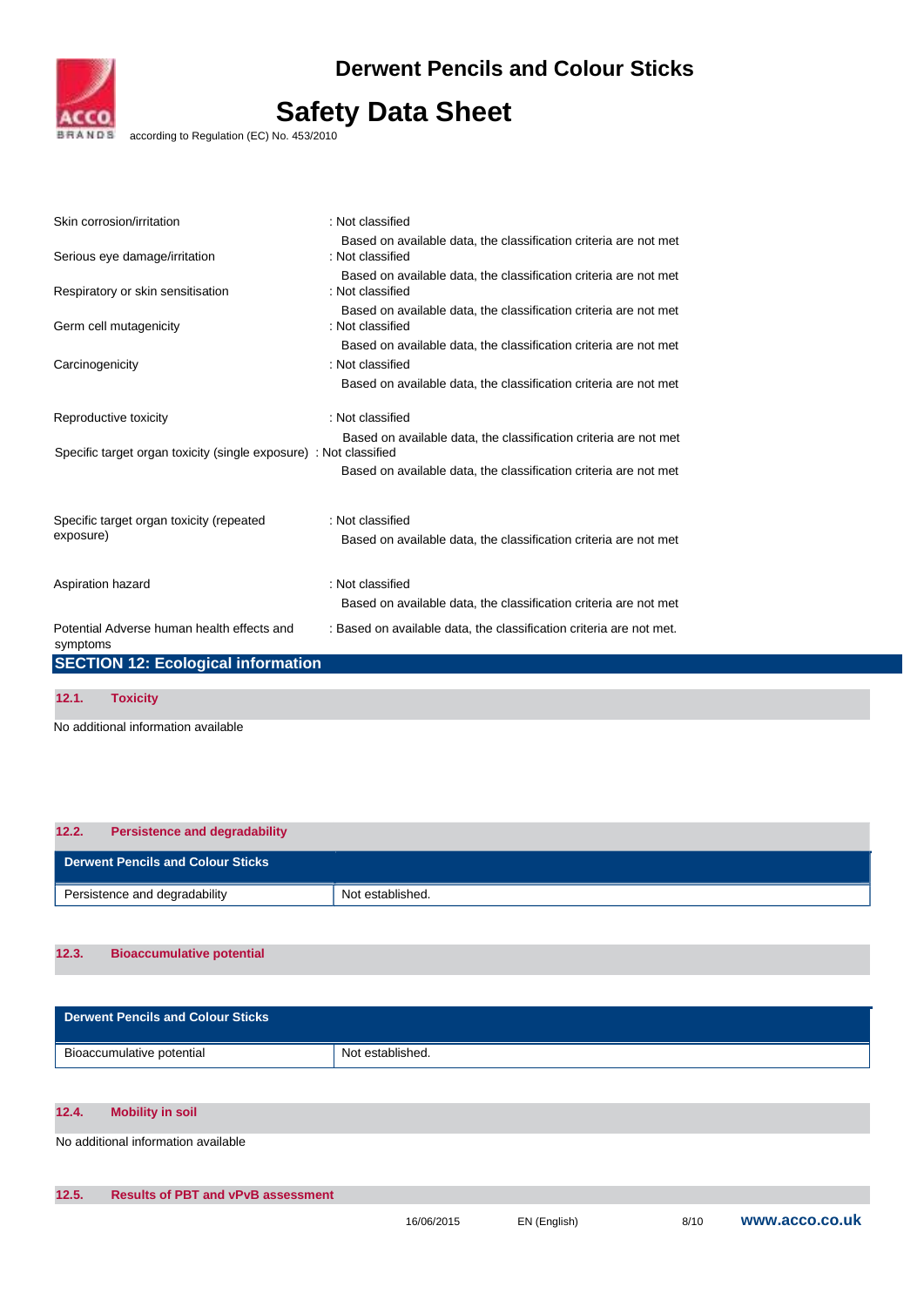

## **Safety Data Sheet**

according to Regulation (EC) No. 453/2010

No additional information available

| Other adverse effects | 12.6. |  |  |  |
|-----------------------|-------|--|--|--|
|-----------------------|-------|--|--|--|

Other information : Avoid release to the environment.

## **SECTION 13: Disposal considerations**

#### **13.1. Waste treatment methods**

Waste disposal recommendations : Dispose in a safe manner in accordance with local/national regulations. Ecology - waste materials : Avoid release to the environment.

## **SECTION 14: Transport information**

In accordance with ADR / RID / IMDG / IATA / ADN **14.1. UN number**  Not dangerous goods in terms of transport regulations **14.2. UN proper shipping name**  Not applicable **14.3. Transport hazard class(es)**  Not applicable

### **14.4. Packing group**

Not applicable

### **14.5. Environmental hazards**

Other information **interest in the contract of the supplementary information available.** 

### **14.6. Special precautions for user**

#### **14.6.1. Overland transport**

No additional information available

### **14.6.2. Transport by sea**

No additional information available

### **14.6.3. Air transport**

No additional information available

**14.7. Transport in bulk according to Annex II of MARPOL 73/78 and the IBC Code** 

Not applicable

## **SECTION 15: Regulatory information**

**15.1. Safety, health and environmental regulations/legislation specific for the substance or mixture** 

### **15.1.1. EU-Regulations**

No REACH Annex XVII restrictions

### **15.1.2. National regulations**

No additional information available

## **15.2. Chemical safety assessment**

No chemical safety assessment has been carried out